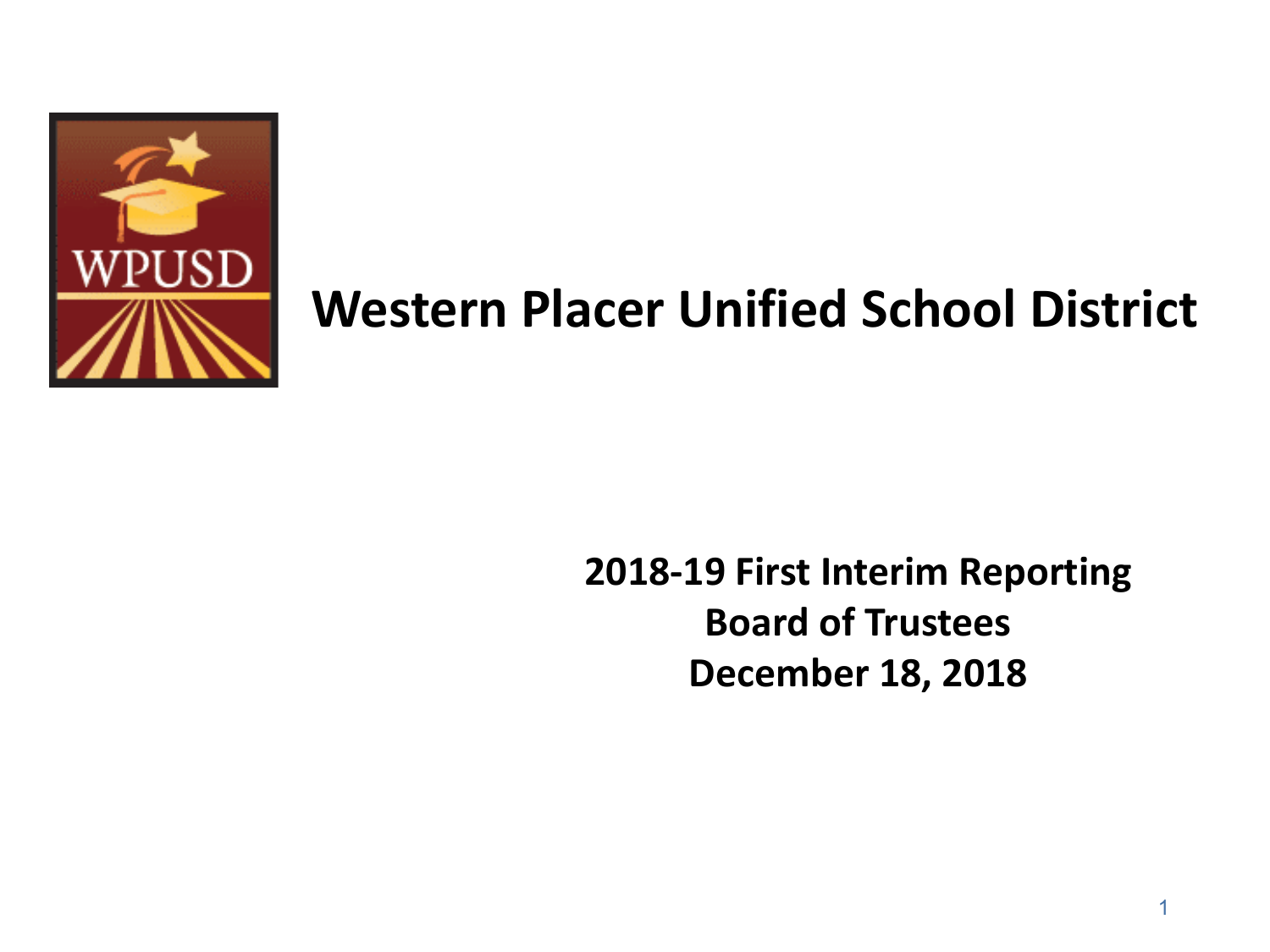## First Interim Update –2018-19 Budget

- The district's Board of Trustees shall certify in writing whether or not the district is able to meet its financial obligations for the remainder of the fiscal year and, based on current forecasts, for the two subsequent fiscal years. The certification shall be classified as positive, qualified, or negative, pursuant to standards and criteria adopted by the State Board of Education (EC §33127).
- $\blacksquare$  In certifying the 2018-19 First Interim report as positive, the Board confirms its fiduciary responsibility to maintain fiscal solvency for the current and subsequent two fiscal years.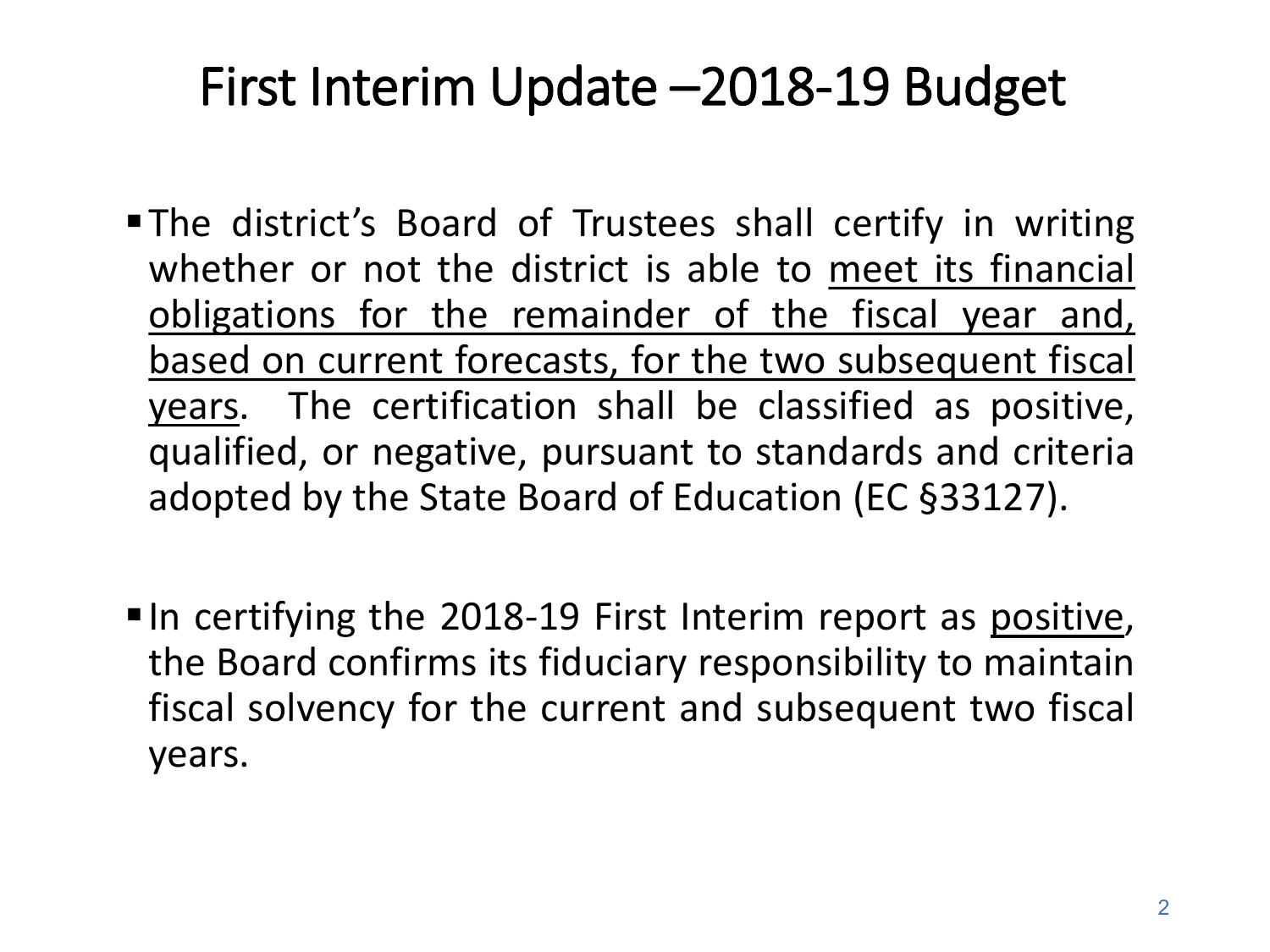## First Interim Update – 2018-19 Budget

Changes from District's Adopted Budget:

- 2017-18 Books closed Actual Ending Fund Balance now known
- 2017-18 program categorical and co-curricular carryover funds added to District & site expenditure budgets
- Finalized 2018-19 staffing, position control, benefits and updates of new grants or final revenue allocations
- Updated programs that require General Fund contribution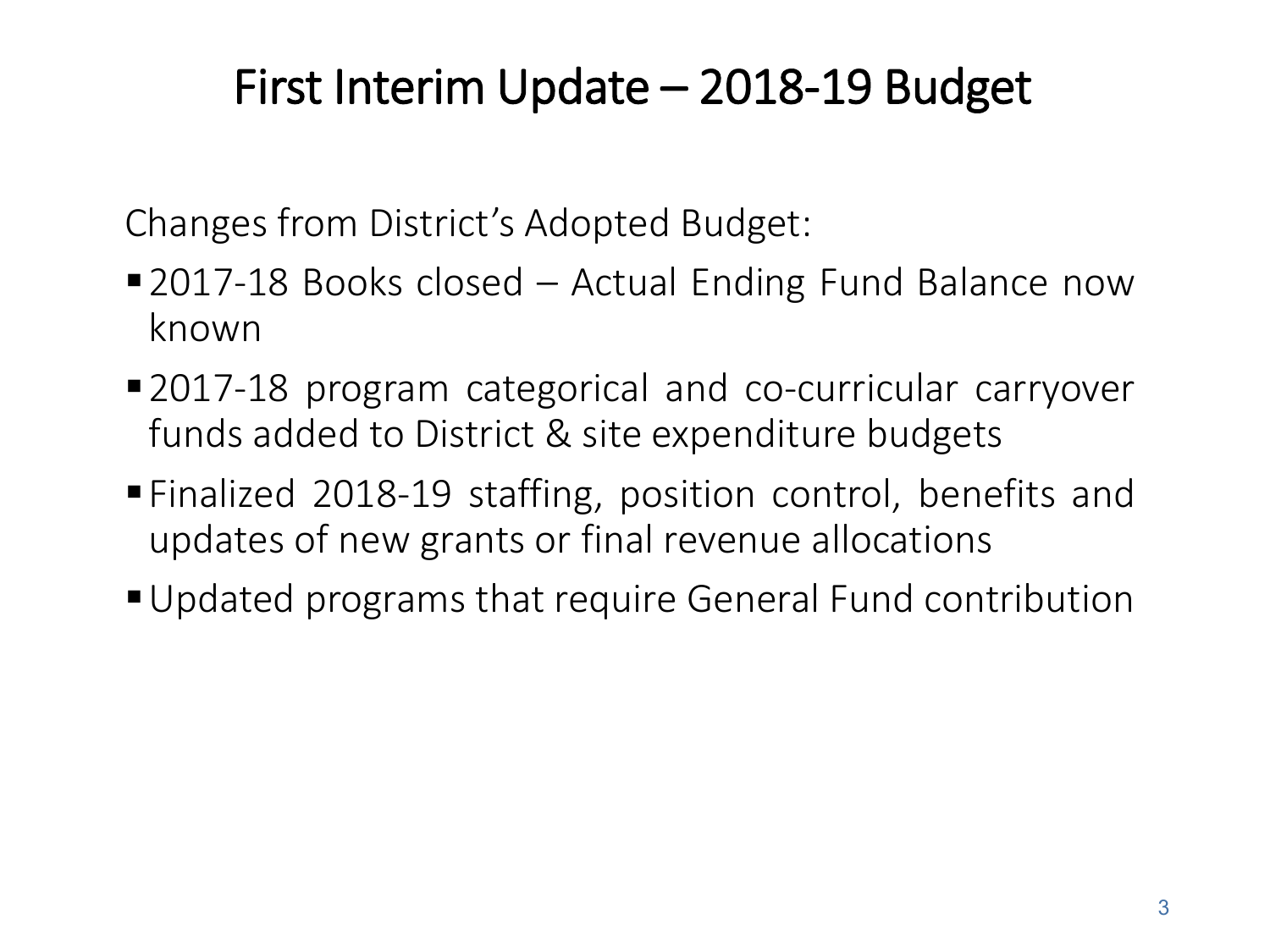## 2018-19 Budget

## First Interim

|                                                                |                     | <b>First Interim</b> |             |
|----------------------------------------------------------------|---------------------|----------------------|-------------|
|                                                                |                     | 2018-19              |             |
|                                                                | <b>Unrestricted</b> | <b>Restricted</b>    | Combined    |
| Revenues                                                       |                     |                      |             |
| LCFF Funding - Base                                            | 56,444,024          | 985,440              | 57,429,464  |
| LCFF Funding - Supplemental                                    | 3,757,125           |                      | 3,757,125   |
| <b>Federal Revenue</b>                                         |                     | 2,649,761            | 2,649,761   |
| <b>State Revenue</b>                                           | 2,508,311           | 4,971,753            | 7,480,064   |
| Local Revenue                                                  | 1,587,624           | 2,753,767            | 4,341,391   |
| <b>Total Revenue</b>                                           | 64,297,084          | 11,360,721           | 75,657,805  |
| Expenditures                                                   |                     |                      |             |
| <b>Certificated Salaries</b>                                   | 27, 291, 172        | 5,051,612            | 32,342,784  |
| <b>Classified Salaries</b>                                     | 5,963,682           | 3,537,070            | 9,500,752   |
| <b>Benefits</b>                                                | 12,441,117          | 6,341,845            | 18,782,962  |
| <b>Books and Supplies</b>                                      | 6,361,872           | 2,454,774            | 8,816,646   |
| Other Services & Oper. Exp                                     | 5,353,058           | 3,087,867            | 8,440,925   |
| Capital Outlay                                                 | 44,501              | 399,470              | 443,971     |
| Other Outgo 7xxx                                               | 225,075             | 1,860,654            | 2,085,729   |
| Transfer of Indirect 73xx                                      | (941, 162)          | 937,293              | (3,869)     |
| <b>Total Expenditures</b>                                      | 56,739,315          | 23,670,585           | 80,409,900  |
| Deficit/Surplus                                                | 7,557,769           | (12,309,864)         | (4,752,095) |
| Transfers In                                                   |                     |                      |             |
| Transfers out                                                  | (23,360)            |                      | (23,360)    |
| Contributions to Restricted<br>Net increase (decrease) in Fund | (11,392,267)        | 11,392,267           |             |
| <b>Balance</b>                                                 | (3,857,858)         | (917, 597)           | (4,775,455) |
| <b>Beginning Balance</b>                                       | 7,094,185           | 1,254,587            | 8,348,772   |
|                                                                |                     |                      |             |
| <b>Ending Fund Balance</b>                                     | 3,236,327           | 336,990              | 3,573,317   |
| <b>Components of Ending Fund Balance</b>                       |                     |                      |             |
| Nonspendable:                                                  |                     |                      |             |
| Reserve - Revolving Fund                                       | 5,000               |                      | 5,000       |
| Restricted:                                                    |                     |                      |             |
| Reserve - Designated Programs                                  |                     | 336,990              | 336,990     |
|                                                                |                     |                      |             |
| <u>Unassigned/Unappropriated:</u>                              |                     |                      |             |
| Reserve - Economic Uncertainty @ 3%                            | 2,412,998           |                      | 2,412,998   |
| Reserve - Charter Technical Assistance                         | 237,296             |                      | 237,296     |
| Reserve - Unassigned Economic                                  |                     |                      |             |
| Uncertainty surplus/(deficit)                                  | 581,033             |                      | 581,033     |
| <b>Total Ending Fund Balance</b>                               | 3,236,327           | 336,990              | 3,573,317   |
|                                                                |                     |                      |             |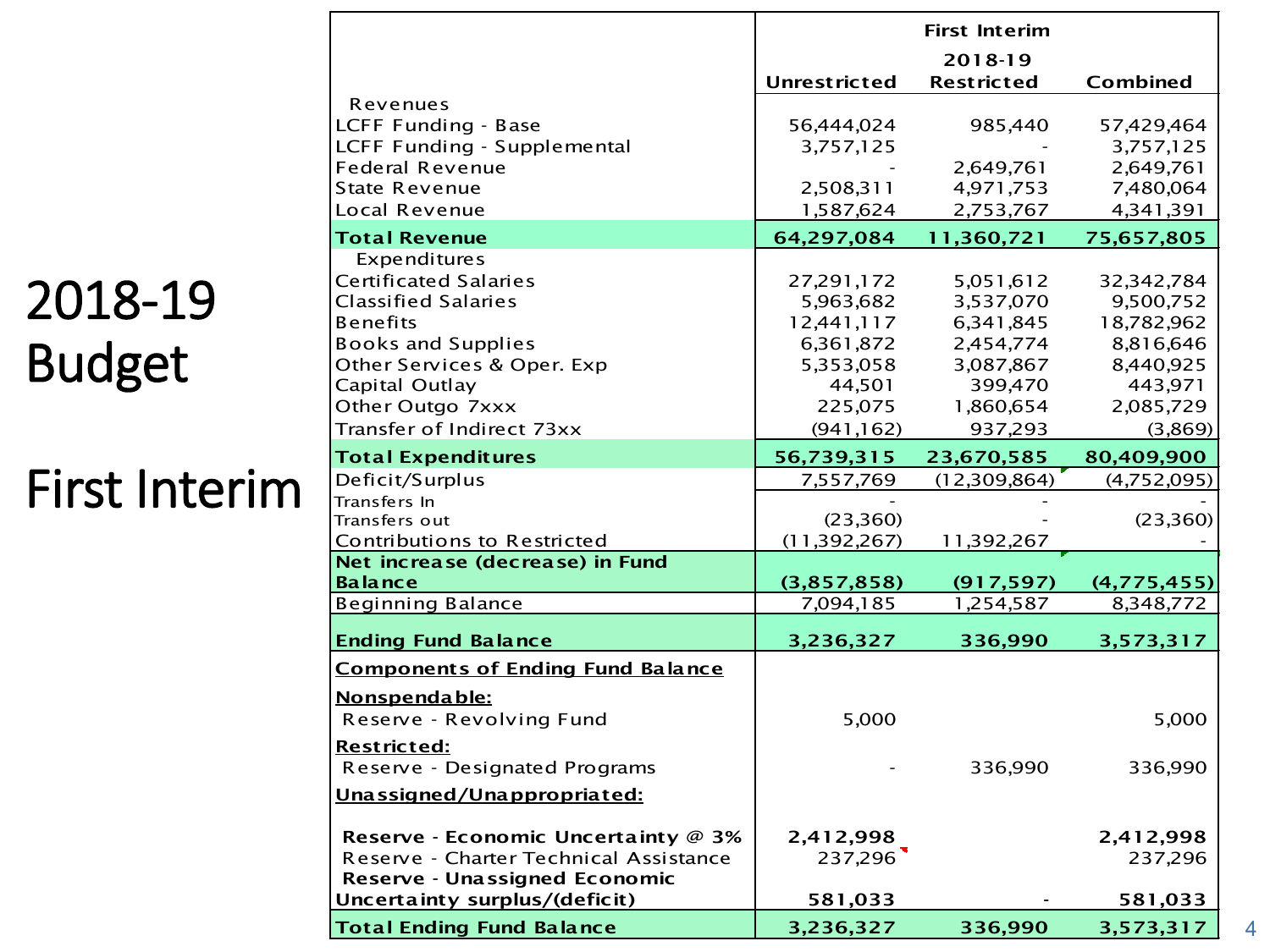| Adopted       |
|---------------|
| <b>Budget</b> |

vs.

## First Interim

|                                            | Adopted<br><b>Budget</b> |                          | Adopted                      |                          |                          |                  |
|--------------------------------------------|--------------------------|--------------------------|------------------------------|--------------------------|--------------------------|------------------|
|                                            | 2018-19<br>Combined      | <b>Unrestricted</b>      | 2018-19<br><b>Restricted</b> | Combined                 | vs 1 st Int<br>Variance  |                  |
| Revenues                                   |                          |                          |                              |                          |                          |                  |
| LCFF Funding - Base                        | 57,052,073               | 56,444,024               | 985,440                      | 57,429,464               | 377,391                  | $\boldsymbol{l}$ |
| LCFF Funding - Supplemental                | 3,731,847                | 3,757,125                | $\sim$                       | 3,757,125                | 25,278                   | $\boldsymbol{l}$ |
| <b>Federal Revenue</b>                     | 2,273,363                |                          | 2,649,761                    | 2,649,761                | 376,398                  | $\overline{c}$   |
| <b>State Revenue</b>                       | 7,871,633                | 2,508,311                | 4,971,753                    | 7,480,064                | (391, 569)               | $\overline{3}$   |
| Local Revenue                              | 4,105,989                | 1,587,624                | 2,753,767                    | 4,341,391                | 235,402                  | 4                |
| <b>Total Revenue</b>                       | 75,034,905               | 64,297,084               | 11,360,721                   | 75,657,805               | 622,900                  |                  |
| Expenditures                               |                          |                          |                              |                          |                          |                  |
| Certificated Salaries                      | 32,322,975               | 27,291,172               | 5,051,612                    | 32,342,784               | 19,809                   | 5                |
| <b>Classified Salaries</b>                 | 9,331,776                | 5,963,682                | 3,537,070                    | 9,500,752                | 168,976                  | 6                |
| <b>Benefits</b>                            | 18,748,328               | 12,441,117               | 6,341,845                    | 18,782,962               | 34,634                   | $\overline{z}$   |
| <b>Books and Supplies</b>                  | 5,562,357                | 6,361,872                | 2,454,774                    | 8,816,646                | 3,254,289                | 8                |
| Other Services & Oper. Exp                 | 6,802,807                | 5,353,058                | 3,087,867                    | 8,440,925                | 1,638,118                | 9                |
| Capital Outlay                             | 330,000                  | 44,501                   | 399,470                      | 443,971                  | 113,971                  | $10$             |
| Other Outgo 7xxx                           | 2,143,183                | 225,075                  | 1,860,654                    | 2,085,729                | (57, 454)                | 11               |
| Transfer of Indirect 73xx                  | (3,869)                  | (941, 162)               | 937,293                      | (3,869)                  |                          |                  |
| <b>Total Expenditures</b>                  | 75,237,557               | 56,739,315               | 23,670,585                   | 80,409,900               | 5,172,343                |                  |
| Deficit/Surplus                            | (202, 652)               | 7,557,769                | (12,309,864)                 | (4,752,095)              | (4, 549, 443)            |                  |
| Transfers In                               |                          |                          |                              |                          |                          |                  |
| Transfers out                              | (23,360)                 | (23,360)                 |                              | (23,360)                 |                          |                  |
| Contributions to Restricted                |                          | (11, 392, 267)           | 11,392,267                   |                          |                          |                  |
| Net increase (decrease) in Fund            |                          |                          |                              |                          |                          |                  |
| <b>Balance</b><br><b>Beginning Balance</b> | (226, 012)<br>3,676,299  | (3,857,858)<br>7,094,185 | (917, 597)<br>1,254,587      | (4,775,455)<br>8,348,772 | (4,549,443)<br>4,672,473 |                  |
|                                            |                          |                          |                              |                          |                          |                  |
| <b>Ending Fund Balance</b>                 | 3,450,287                | 3,236,327                | 336,990                      | 3,573,317                | 123,030                  |                  |
| <b>Components of Ending Fund Balance</b>   |                          |                          |                              |                          |                          |                  |
| Nonspendable:                              |                          |                          |                              |                          |                          |                  |
| Reserve - Revolving Fund                   | 5,000                    | 5,000                    |                              | 5,000                    |                          |                  |
| <b>Restricted:</b>                         |                          |                          |                              |                          |                          |                  |
| Reserve - Designated Programs              | 495,964                  |                          | 336,990                      | 336,990                  | (158, 974)               |                  |
| Unassigned/Unappropriated:                 |                          |                          |                              |                          |                          |                  |
| Reserve - Economic Uncertainty @ 3%        | 2,257,828                | 2,412,998                |                              | 2,412,998                | 155,170                  |                  |
| Reserve - Charter Technical Assistance     | 200,555                  | 237,296                  |                              | 237,296                  | 36,741                   |                  |
| Reserve - Unassigned Economic              |                          |                          |                              |                          |                          |                  |
| Uncertainty surplus/(deficit)              | 490,940                  | 581,033                  |                              | 581,033                  | 90,093                   |                  |
| <b>Total Ending Fund Balance</b>           | 3,450,287                | 3,236,327                | 336,990                      | 3,573,317                | 123,030                  |                  |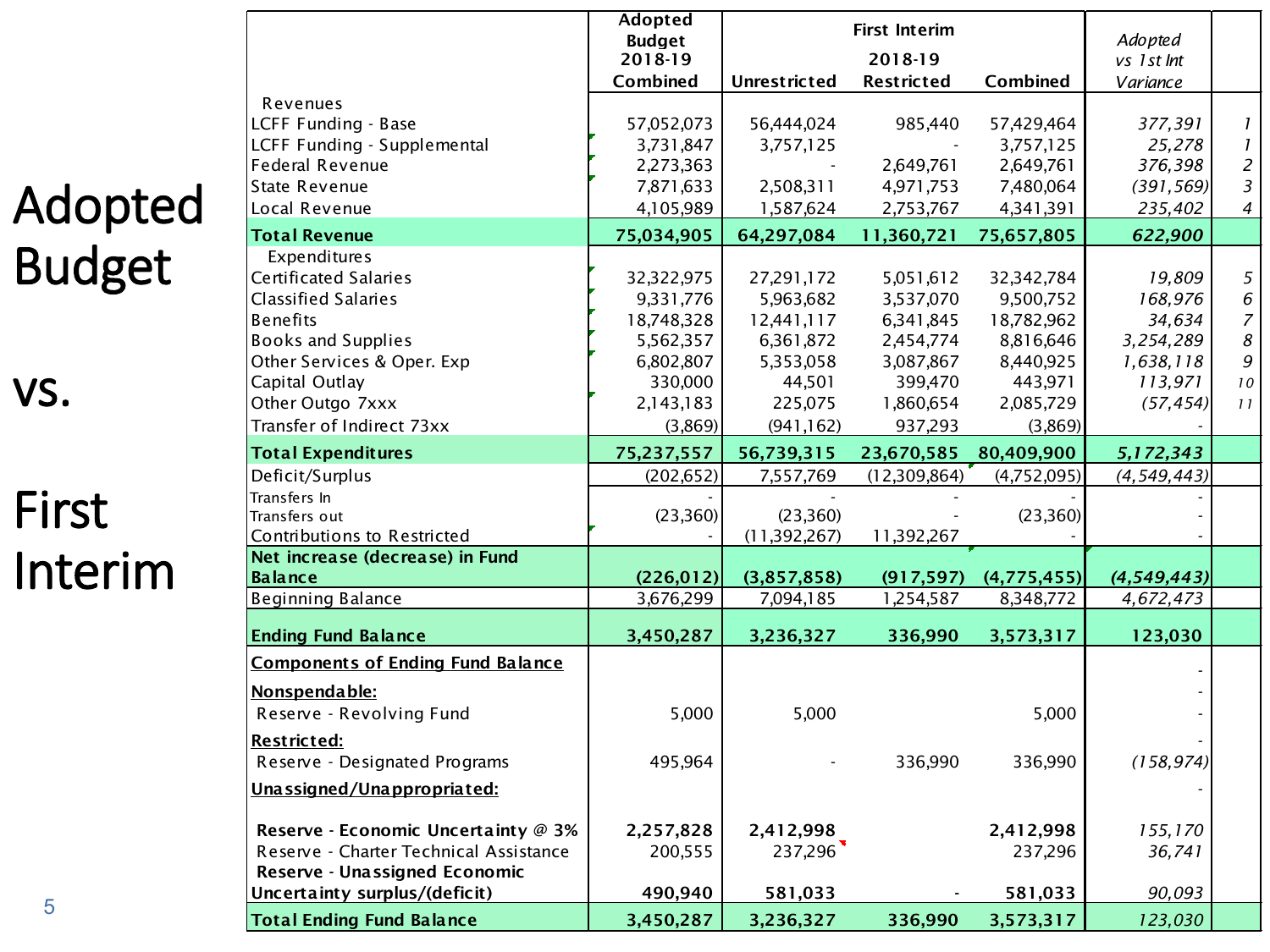#### **Major Changes to Fund Balance since Adopted Budget - 2018-19 First Interim Report**

|                              | <b>Budgeted Fund Balance Decrease at Adopted Budget</b>            |             |           | (\$226,012) |                |
|------------------------------|--------------------------------------------------------------------|-------------|-----------|-------------|----------------|
|                              | <b>Revenues</b>                                                    |             |           |             |                |
|                              | LCFF Sources - Increase in Statutory and Augmentation to LCFF COLA |             | 405,000   |             | 1              |
|                              | <b>Federal Revenue</b>                                             |             |           |             |                |
|                              | Carryover of prior year unspent allocations                        | 295,000     |           |             |                |
|                              | Medi-Cal revenues (budgeted when received)                         | 30,000      |           |             |                |
|                              | Title IV Allocation                                                | 50,000      |           |             |                |
|                              | <b>Total Federal Revenue Changes</b>                               |             | 375,000   |             | $\overline{c}$ |
|                              | State Revenue                                                      |             |           |             |                |
|                              | Reduction in One-Time Mandate Funding (State Budget)               | (1,065,000) |           |             |                |
| Major                        | Increase in Lottery Revenue                                        | 65,000      |           |             |                |
|                              | Low-Performing Students Block Grant                                | 560,000     |           |             |                |
| Revenue &                    | Carryover of prior year unspent allocations                        | 50,000      |           |             |                |
|                              | Total State Revenue changes                                        |             |           |             |                |
| Expenditure                  | Local Revenue                                                      |             | (390,000) |             | 3              |
|                              | Increase in TRANs revenues                                         | 10,000      |           |             |                |
| Changes to                   | Western Placer Education Foundation grants                         | 15,000      |           |             |                |
|                              | Local grazing agreement                                            | 10,000      |           |             |                |
| 2018-19                      | Refund from City of Lincoln for overcharge of water costs          | 115,000     |           |             |                |
|                              | Other revenue changes                                              | 25,000      |           |             |                |
| <b>Budget since</b>          | Carryover of prior year unspent allocations                        | 70,000      |           |             |                |
|                              | <b>Total Local Revenue changes</b>                                 |             |           |             |                |
| Adopted                      | <b>Total Change in Revenues</b>                                    |             | 235,000   |             |                |
|                              | <b>Expenditures</b>                                                |             |           | \$625,000   |                |
| <b>Budget</b>                | <b>Certificated Salaries</b>                                       |             |           |             |                |
|                              | Reduce 1.0 FTE TOSA                                                | (75,000)    |           |             |                |
|                              | Increase 1.0 Temp TK teacher at LCE                                | 50,000      |           |             |                |
|                              | Increase 1.0 FTE SDC teacher (filled by substitute)                | 30,000      |           |             |                |
|                              | Transfer of coaching stipends to classified                        | (10,000)    |           |             |                |
|                              | 2018-19 position control adjustments (actual vs. estimate)         | 25,000      |           |             |                |
|                              | <b>Total Certificated Salaries changes</b>                         |             | 20,000    |             | 5              |
|                              | <b>Classified Salaries</b>                                         |             |           |             |                |
|                              | Increase in Paras (.94 FTE plus multiple 30-day assignments)       | 60,000      |           |             |                |
|                              | .50 FTE Marketing and Communications Coordinator (OneTime\$)       | 30,000      |           |             |                |
|                              | .50 FTE increase in LHS Library Clerk                              | 20,000      |           |             |                |
|                              | 1.0 FTE increase in LHS Custodial/Grounds                          | 35,000      |           |             |                |
|                              | Transfer of coaching stipends from certificated                    | 10,000      |           |             |                |
|                              | 2018-19 position control adjustments (actual vs. estimate)         | 15,000      |           |             |                |
| Continued on next slide<br>6 | <b>Total Classified Salaries changes</b>                           |             | 170,000   |             | 6              |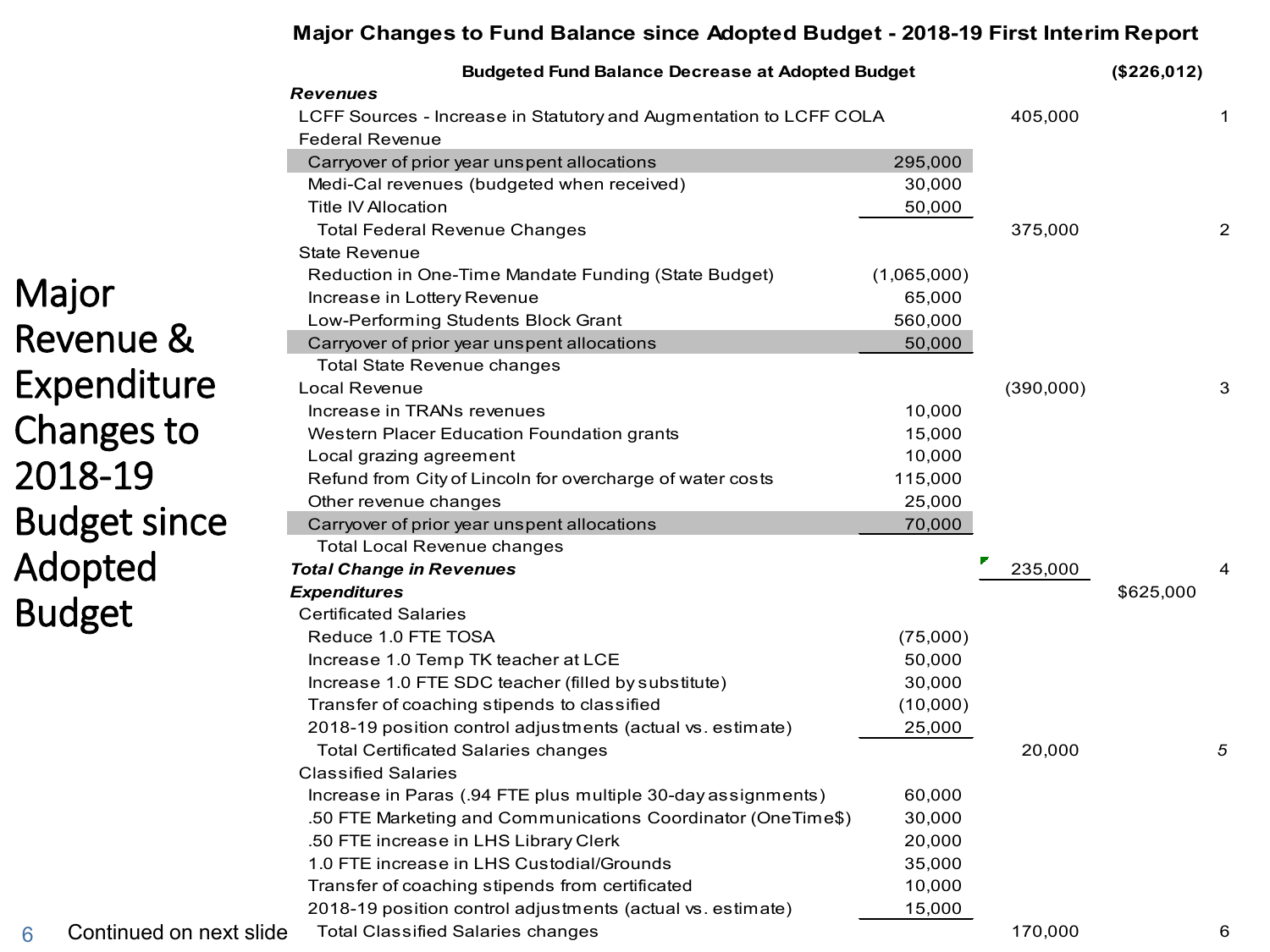#### **Major Changes to Fund Balance since Adopted Budget - 2018-19 First Interim Report**

|                | <b>Expenditures (Continued)</b>                             |             |           |             |    |
|----------------|-------------------------------------------------------------|-------------|-----------|-------------|----|
|                | <b>Benefits</b>                                             |             |           |             |    |
|                | Statutory benefits consistent with salary increases         | 60,000      |           |             |    |
|                | Health benefits change - final position control adjustments | (25,000)    |           |             |    |
|                | Total Benefits changes                                      |             | 35,000    |             | 7  |
|                | <b>Books and Supplies</b>                                   |             |           |             |    |
|                | Reduction in one-time Mandate funding                       | (1,065,000) |           |             |    |
|                | C/O of prior year unspent federal funds                     | 235,000     |           |             |    |
|                | C/O of prior year unspent state funds                       | 2,895,000   |           |             |    |
|                | C/O of prior year unspent local funds                       | 190,000     |           |             |    |
|                | C/O of prior-year co-curricular funds                       | 285,000     |           |             |    |
|                | Lottery, ASES, CRANE revenue increases                      | 65,000      |           |             |    |
|                | Low-Performing Students Block Grant                         | 525,000     |           |             |    |
|                | Net transfers from other objects                            | 70,000      |           |             |    |
| Major          | Miscellaneous                                               | 55,000      |           |             |    |
|                | <b>Total Books and Supplies changes</b>                     |             | 3,255,000 |             | 8  |
| Expenditure    | Services & Other Operating Expenditures                     |             |           |             |    |
|                | Net increase in nonpublic schools/agencies budgets          | 185,000     |           |             |    |
| Changes to     | Budget deferred maintenance expenditures                    | 140,000     |           |             |    |
|                | C/O of prior year unspent federal funds                     | 110,000     |           |             |    |
| 2018-19 Budget | C/O of prior year unspent state funds                       | 560,000     |           |             |    |
|                | C/O of prior year unspent local funds                       | 325,000     |           |             |    |
| since Adopted  | <b>TRANs expenditures</b>                                   | 80,000      |           |             |    |
|                | Legal settlements (Special Education)                       | 45,000      |           |             |    |
| <b>Budget</b>  | C/O of prior-year co-curricular funds                       | 75,000      |           |             |    |
|                | Adjust utilities budgets                                    | (20,000)    |           |             |    |
|                | Title IV Allocation                                         | 40,000      |           |             |    |
|                | Grazing Agreement                                           | 10,000      |           |             |    |
|                | Net transfers from other objects                            | 45,000      |           |             |    |
|                | Miscellaneous                                               | 40,000      |           |             |    |
|                | <b>Total Services and Other Operating Costs</b>             |             | 1,635,000 |             | 9  |
|                | Capital Outlay                                              |             |           |             |    |
|                | C/O of prior year unspent state and local funds             | 165,000     |           |             |    |
|                | Net transfers to other objects                              | (55,000)    |           |             |    |
|                | <b>Total Capital Outlay</b>                                 |             | 110,000   |             | 10 |
|                | Other Outgo                                                 |             |           |             |    |
|                | Elimination of PCOE ROP billback                            |             | (55,000)  |             | 11 |
|                | <b>Total Change in Expenditures</b>                         |             |           | 5,170,000   |    |
|                | Rounding                                                    |             |           | 4,443       |    |
|                | <b>Total Change in Budgeted FB</b>                          |             |           | (4,549,443) |    |
| 7              | <b>Budgeted Deficit Spending at First Interim</b>           |             |           | (4,775,455) |    |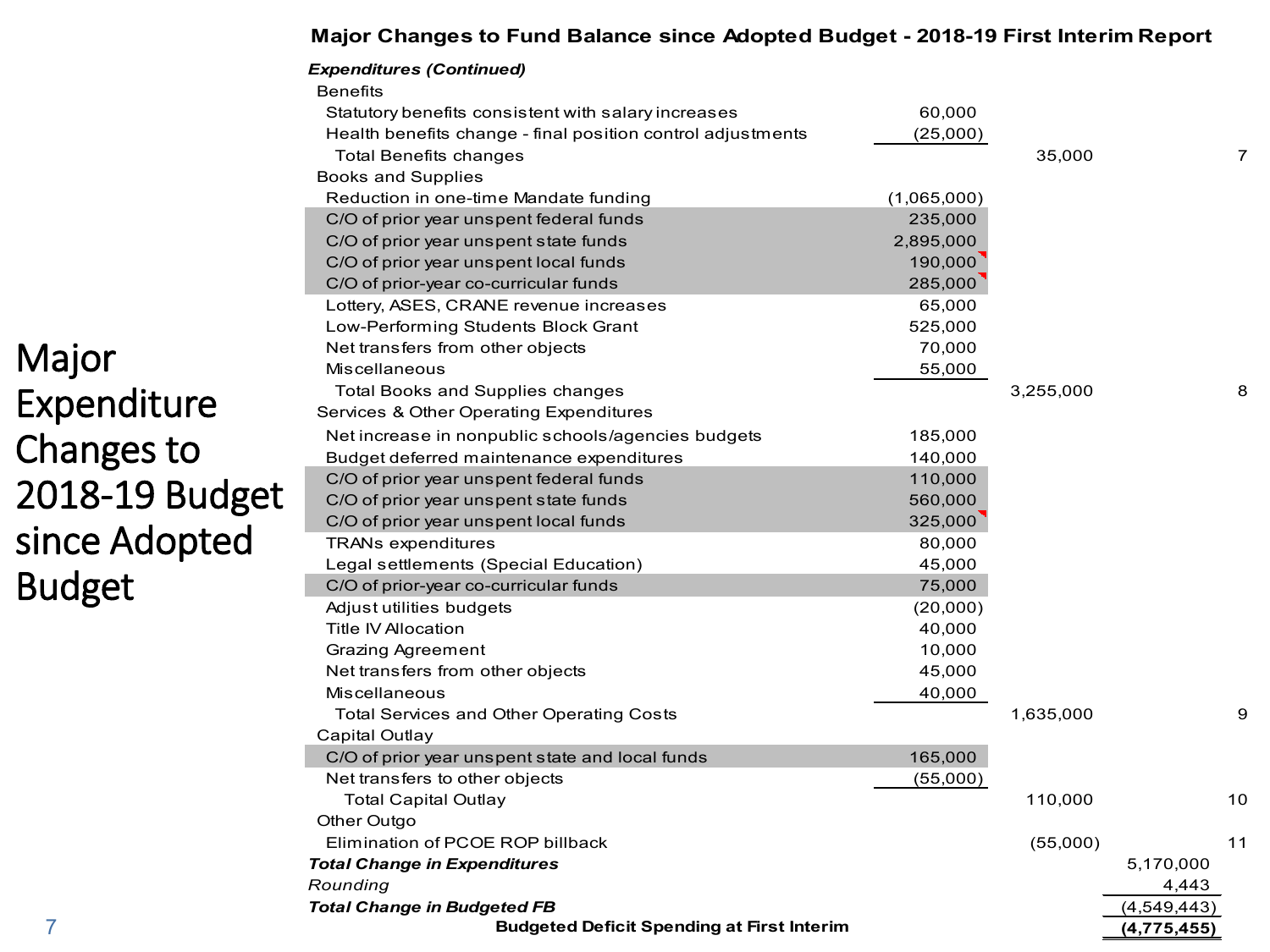## Contributions to Restricted Programs

### *Contributions to Restricted Programs 2018-19 First Interim and 2018-19 Budget*

| <b>Program</b>                                   | <b>Resource</b> |         | <b>First</b><br><b>Interim</b> | <b>Adopted</b><br><b>Budget</b> | Change    | <b>Comments</b>                                                                                                      |
|--------------------------------------------------|-----------------|---------|--------------------------------|---------------------------------|-----------|----------------------------------------------------------------------------------------------------------------------|
| Special Ed-Basic Grant<br>$ $ (PL94-142)         | 3310            | $\star$ | \$1,998,037                    | \$1,902,594                     | \$95,443  | Add'l .94 FTE para, final position<br>control adjustments                                                            |
| Spec Ed Pre-School                               | 3315            | *       | \$0                            | \$141                           | (\$141)   |                                                                                                                      |
| Special Ed Pre-School                            | 3320            |         | \$169,672                      | \$170,383                       | (\$711)   |                                                                                                                      |
| Special Education                                | 6500            | $\star$ | \$7,346,571                    | \$7,136,420                     | \$210,151 | \$185k increase in NPS/NPA budgets,<br>long-term sub for new 1.0 FTE SDC<br>teacher position, final position control |
| IMaintenance                                     | 8150            |         | \$1,877,987                    | \$1,877,987                     | \$0       |                                                                                                                      |
| <b>Total Contribution to Restricted Programs</b> |                 |         | \$11,392,267                   | \$11,087,525                    | \$304,742 |                                                                                                                      |
| <b>Total Special Ed Contribution</b>             |                 |         | 9,514,280                      | \$9,209,538                     | \$304,742 |                                                                                                                      |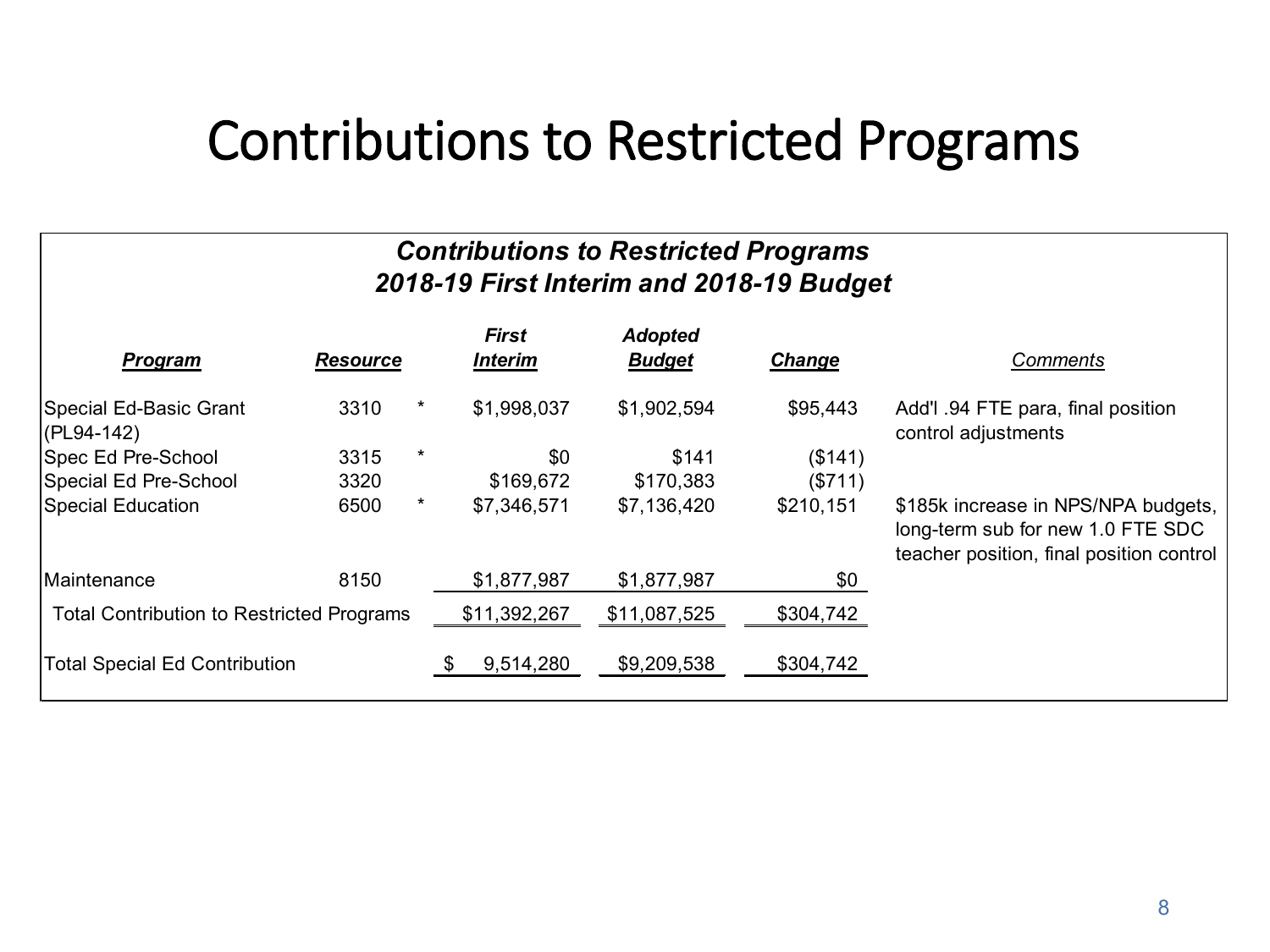## Multiple-Year BUDGET Projections

2018-19 1st Interim 2019-20 Projected 2020-21 Projected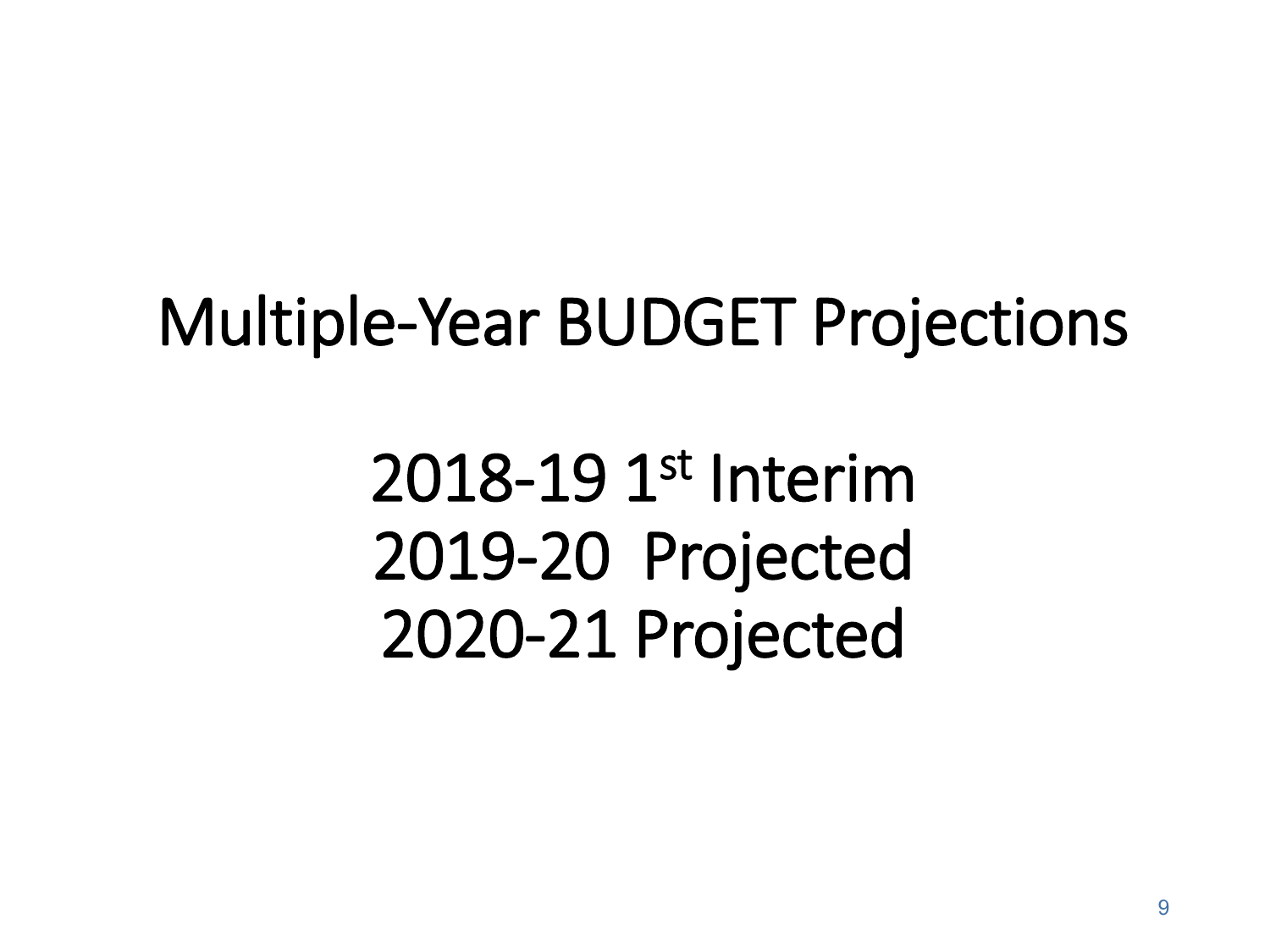## MYP - Budget Assumptions - Revenues

|                                           | 18/19          | <b>18/19 First</b> | 19/20             | 20/21             |                                                                                     |
|-------------------------------------------|----------------|--------------------|-------------------|-------------------|-------------------------------------------------------------------------------------|
|                                           | <b>Adopted</b> | Interim            | <b>Projection</b> | <b>Projection</b> |                                                                                     |
| <b>REVENUE</b>                            |                |                    |                   |                   |                                                                                     |
| <b>Enrollment</b>                         | 7,030          | 7,030              | 7,100             | 7,171             | <b>Based on 17/18 Actual</b><br><b>CALPADS Enrollment and</b><br><b>Projections</b> |
| <b>ADA Yield</b>                          | 95.8%          | 95.8%              | 95.8%             |                   | 95.8% Based on Historical Rates                                                     |
| <b>ADA</b>                                | 6,753          | 6,753              | 6,821             | 6.889             | <b>Enrollment X ADA Yield</b>                                                       |
| % Increase (Decrease) Enrollment          | 1.0%           | 1.0%               | $1.0\%$           |                   | 1.0% Based on Historical Rates                                                      |
| # Increase (Decrease) Enrollment          | 70             | 70                 | 70                | 71                |                                                                                     |
| <b>Statutory COLA %</b>                   | 2.71%          | 2.71%              | 2.57%             |                   | 2.67% Per PCOE Common Message                                                       |
| <b>LCFF COLA %</b>                        | 3.00%          | 3.70%              | 2.57%             |                   | 2.67% Per SSC Dartboard                                                             |
| <b>LCFF Entitlement Factors:</b>          |                |                    |                   |                   |                                                                                     |
| <b>Base Grant - Grades K-3</b>            | \$7,409        | \$7,459            | \$7,651           |                   | \$7,855 Per LCFF Calculator                                                         |
| <b>Base Grant - Grades 4-6</b>            | \$7,520        | \$7,571            | \$7,766           |                   | \$7,973 Per LCFF Calculator                                                         |
| <b>Base Grant - Grades 7-8</b>            | \$7,744        | \$7,796            | \$7,996           |                   | \$8,209 Per LCFF Calculator                                                         |
| <b>Base Grant - Grades 9-12</b>           | \$8,973        | \$9,034            | \$9,266           |                   | \$9,513 Per LCFF Calculator                                                         |
| Grade Span Funding (K-3 CSR & 9-12        | \$771          | \$776              | \$796             |                   | <b>\$817 Per LCFF Calculator</b>                                                    |
| <b>Supplemental Grants (% Adj. Base)</b>  | 20%            | 20%                | 20%               |                   | 20% Per LCFF Calculator                                                             |
| <b>Concentration Grants</b>               | 50%            | 50%                | 50%               |                   | 50% Per LCFF Calculator                                                             |
| <b>Concentration Grant Threshold</b>      | 55%            | 55%                | 55%               |                   | 55% Per LCFF Calculator                                                             |
| <b>LCFF Gap Closed Percentage</b>         | 100.00%        | 100.00%            | 100.00%           |                   | 100.00% Per LCFF Calculator                                                         |
| <b>LCFF Entitlement per ADA (Inc Supp</b> | 8,795          | 8,915              | 9,143             | 9,379             | <b>Per LCFF Calculator</b>                                                          |
| <b>LCFF Funding - Base</b>                | 56,066,633     | 56,444,024         | 58,511,746        |                   | 60,657,834 Per LCFF Calculator                                                      |
| <b>Property Tax change</b>                | $3.00\%$       | 3.80%              | 3.00%             |                   | 3.00% County Taxes Report/3-Yr Av                                                   |
| <b>Est. Property Taxes</b>                | 48,371,787     | 50,046,237         | 51,547,624        |                   | 53,094,053 Actuals/3-Yr Average                                                     |
| <b>LCFF Supplemental Funds</b>            | 3,731,847      | 3,757,125          | 3,902,601         | 4,008,006         | <b>Per LCFF Calculator</b>                                                          |
| <b>Federal Revenue</b>                    | <b>0%</b>      | 0%                 | 0%                |                   | 0% Per PCOE Common Message                                                          |
| <b>Categorical COLA</b>                   | 2.71%          | 2.71%              | 2.57%             |                   | 2.67% Per PCOE Common Message                                                       |
| <b>Transfers In</b>                       |                |                    |                   | 150.000           | \$150K From Fund 17 Wetlan                                                          |
| <b>Lottery Unrestricted/ADA</b>           | \$146.00       | \$151.00           | \$151.00          |                   | \$151.00 Per SSC Dartboard                                                          |
| <b>Lottery Restricted/ADA</b>             | \$48.00        | \$53.00            | \$53.00           |                   | \$53,00 Per SSC Dartboard                                                           |
| <b>Mandate Block Grant (grades K-8)</b>   | \$31.16        | \$31.16            | \$31.96           |                   | \$32.81 Per SSC Dartboard<br>10                                                     |
| <b>Mandate Block Grant (grades 9-12)</b>  | \$59.83        | \$59.83            | \$61.37           |                   | \$63.01 Per SSC Dartboard                                                           |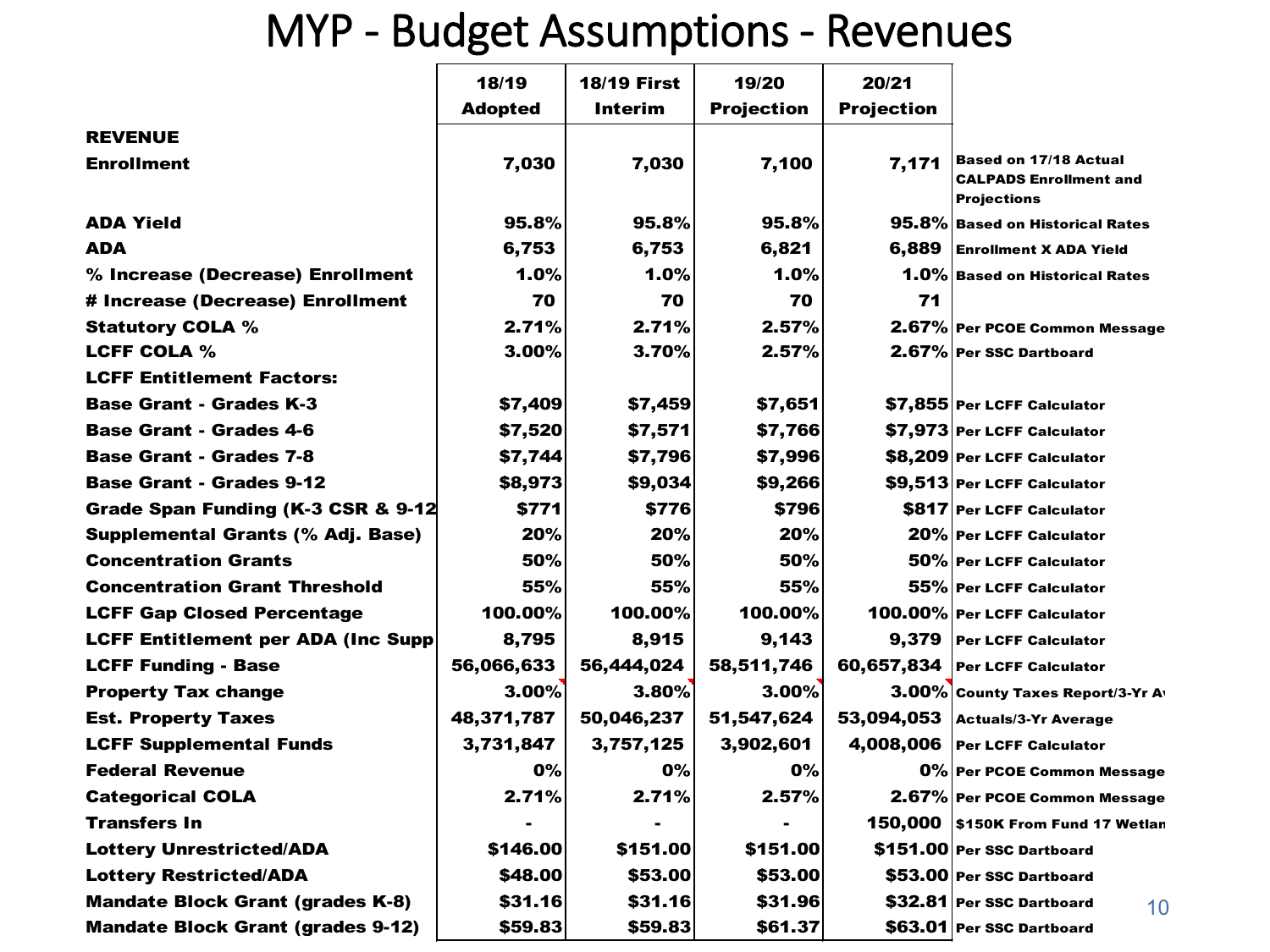## MYP - Budget Assumptions - Expenditures

|                                           | 18/19          | <b>18/19 First</b>    | 19/20             | 20/21             |                                                                |
|-------------------------------------------|----------------|-----------------------|-------------------|-------------------|----------------------------------------------------------------|
|                                           | <b>Adopted</b> | <b>Interim</b>        | <b>Projection</b> | <b>Projection</b> |                                                                |
| <b>EXPENDITURES</b>                       |                |                       |                   |                   |                                                                |
| <b>Certificated New Positions - FTE</b>   | 2.1            | 3.1                   | 2.0               | 2.0               | <b>Based on Enrollment &amp;</b><br><b>Program Projections</b> |
| <b>Estimated Retirements - FTE</b>        | 8.0            | 8.0                   | 0.0               | 0.0               | <b>Based on Notifications</b>                                  |
| <b>Reductions in Staffing - FTE</b>       | 0.0            | 0.0                   | 0.0               | 0.0               |                                                                |
| <b>Staffing Ratios:</b>                   |                |                       |                   |                   |                                                                |
| <b>TK/Kindergarten</b>                    | 25:1           | 25:1                  | 25:1              | 25:1              | Per Contract - District-wide                                   |
| $1 - 3$                                   | 25:1           | 25:1                  | 25:1              | 25:1              | Per Contract - District-wide                                   |
| $4 - 5$                                   | 31:1           | 31:1                  | 31:1              | 31:1              | <b>Per Contract</b>                                            |
| $6-8$                                     | 32:1           | 32:1                  | 32:1              | 32:1              | <b>Per Contract</b>                                            |
| $9 - 12$                                  | 36:1           | 36:1                  | 36:1              | 36:1              | <b>Per Contract</b>                                            |
| <b>Certificated Step/Column</b>           | 1.70%          | 1.70%                 | 1.70%             | 1.70%             |                                                                |
| <b>Classified New Positions - FTE</b>     | 0.0            | 2.4                   | 0.0               | 0.0               |                                                                |
| <b>Estimated Retirements - FTE</b>        | 0.0            | 0.0                   | 0.0               | 0.0               |                                                                |
| <b>Reductions in Staffing - FTE</b>       | 0.0            | 0.0                   | 0.0               | 0.0               |                                                                |
| <b>Classified Step/Column</b>             | 1.40%          | 1.40%                 | 1.40%             | 1.40%             |                                                                |
| <b>Health Benefits</b>                    | 0.0%           | 0.0%                  | 0.0%              | 0.0%              | <b>Contribution Capped</b>                                     |
| <b>CalPERS Employer Rate</b>              | 18.062%        | 18.062%               | 20.70%            | 23.40%            | <b>Per PCOE Common Message</b>                                 |
| <b>CalSTRS Employer Rate</b>              | 16.28%         | 16.28%                | 18.13%            | 19.10%            | Per PCOE Common Message                                        |
| <b>Budget Reductions</b>                  |                |                       |                   |                   |                                                                |
| <b>Transfers Out</b>                      | 23,360         | 23,360                | 23,360            | 23,360            |                                                                |
| <b>Designated for Economic Uncertaint</b> | 3%             | 3%                    | 3%                | 3%                |                                                                |
| <b>Site Allocations:</b>                  |                |                       |                   |                   |                                                                |
| <b>Elementary</b>                         | \$<br>47.00    | \$<br>47.00           | \$<br>47.00       | \$<br>47.00       |                                                                |
| <b>Middle School</b>                      | \$<br>58.50    | $\mathbf{s}$<br>58.50 | \$<br>58.50       | \$<br>58.50       |                                                                |
| <b>High School</b>                        | \$<br>83.75    | 83.75<br>\$           | 83.75<br>\$       | 83.75<br>\$       |                                                                |
| Lottery per teacher                       | \$<br>500.00   | \$<br>500.00          | \$<br>500.00      | \$<br>500.00      | 11<br><b>Per Contract</b>                                      |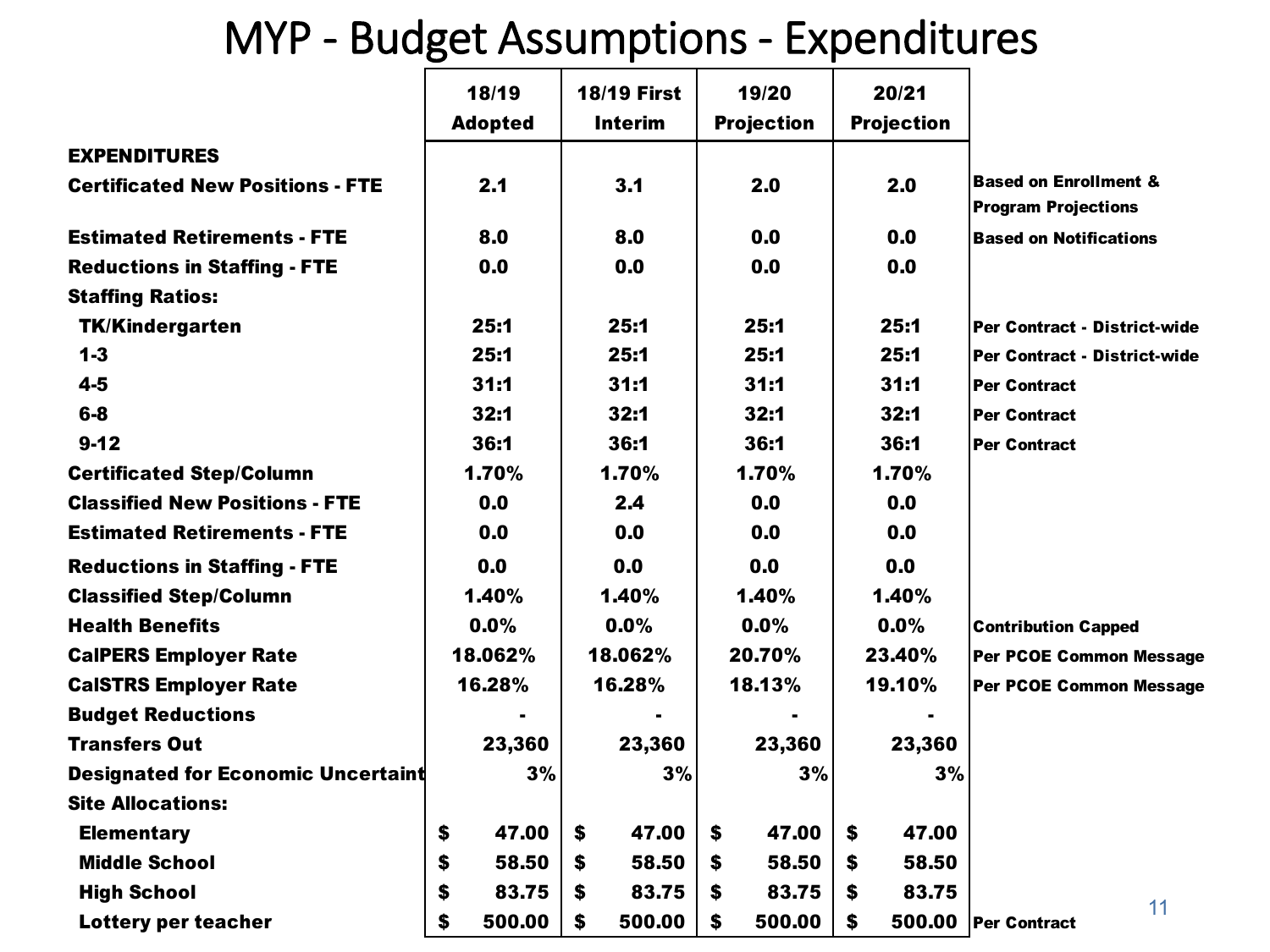## Enrollment and ADA

For the 2017-18 school year, the District enrollment increased by 82 students, a 1.2% increase. With the exception of a one-year decline of 54 students in 2014-15, the District has experienced an average annual enrollment increase of approximately 1.0% over the past seven years. Average Daily Attendance rates (ADA) have ranged from a high of 96.2% in 2015-16 to a low of 95.5% in 2012-13 with an average ADA rate of 95.9% for the last five years.

Enrollment and attendance projections for the current 2018-19 budget year, Adopted and First Interim, and the next two budget years are listed below:

|                                  | 18/19<br><b>Adopted</b> | <b>18/19 First</b><br><b>Interim</b> | 19/20<br><b>Projection</b> | 20/21<br><b>Projection</b> |
|----------------------------------|-------------------------|--------------------------------------|----------------------------|----------------------------|
| <b>Enrollment</b>                | 7,030                   | 7,030                                | 7,100                      | 7,171                      |
| <b>ADA Yield</b>                 | 95.8%                   | 95.8%                                | 95.8%                      | 95.8%                      |
| <b>ADA</b>                       | 6,753                   | 6,753                                | 6,821                      | 6,889                      |
| % Increase (Decrease) Enrollment | 1.0%                    | 1.0%                                 | 1.0%                       | 1.0%                       |
| # Increase (Decrease) Enrollment | 70                      | 70                                   | 70                         | 71                         |

With the delay of the expansion of John Adams Charter School, we saw a minimal loss of approximately 30 students at 2017-18 P-2 reporting. We will continue to assess the impact on enrollment as the charter adds grades to their charter school in the future.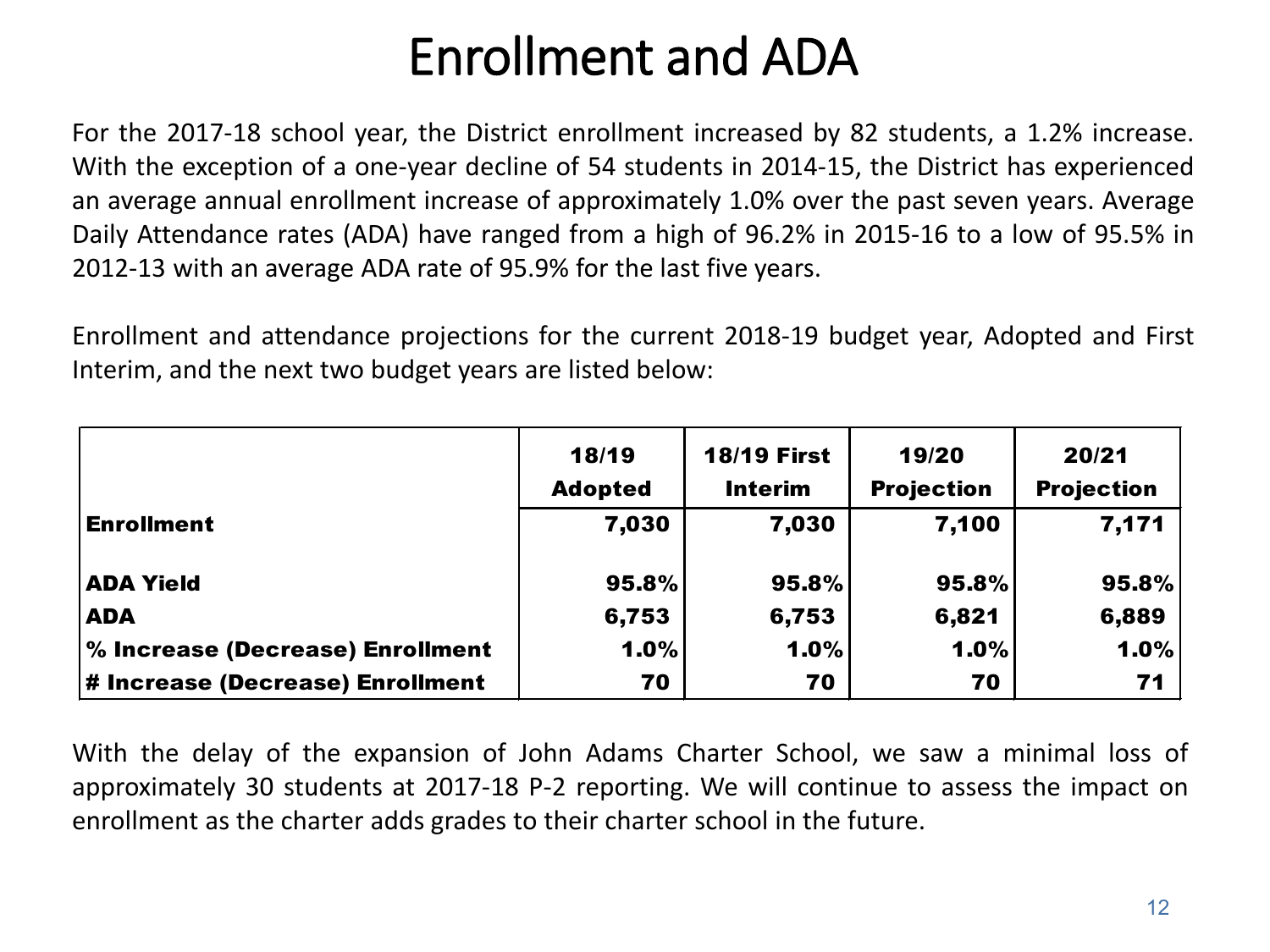## CALSTRS and CALPERS Employer Contributions

Adopted/projected CalPERS rates are as follows:

|                                         | <b>PERS Projected</b> |  |  |  |       |                                                         |       |  |
|-----------------------------------------|-----------------------|--|--|--|-------|---------------------------------------------------------|-------|--|
| <b>Fiscal Year</b>                      |                       |  |  |  |       | 2018-19 2019-20 2020-21 2021-22 2022-23 2023-24 2024-25 |       |  |
| Employer Rate 18.062% 20.7% 23.4% 24.5% |                       |  |  |  | 25.0% | 25.5%                                                   | 25.7% |  |

Statutory CalSTRS rates are below:

| Fiscal Year               | 2018-19 | 2019-20 | 2020-21 | 2021-22 |
|---------------------------|---------|---------|---------|---------|
| <b>STRS Employer Rate</b> | 16.28%  | 18.13%  | 19.1%   | 18.6%   |

The CalSTRS and CalPERS additional costs associated with the employer rates increase over the next three years as follows:

|                                           | 2018-19 |                    |   | 2019-20   |   | 2020-2021 |
|-------------------------------------------|---------|--------------------|---|-----------|---|-----------|
| <b>STRS Additional Costs Per Year</b>     | \$      | 543,111            | S | 552,344   | S | 294,531   |
| <b>PERS Additional Costs Per Year</b>     |         | 208,836            |   | 164,085   |   | 170,293   |
| Total Per Year \$                         |         | 751,947            |   | 716,429   | S | 464,823   |
| <b>STRS Additional Costs - Cumulative</b> |         | $$5,182,166$ \, \$ |   | 5,734,510 | S | 6,029,041 |
| <b>PERS Additional Costs - Cumulative</b> |         | 459,602            |   | 623,687   |   | 793,979   |
| <b>Total Cumulative</b>                   |         | 5,641,768          |   | 6,358,197 |   | 6,823,020 |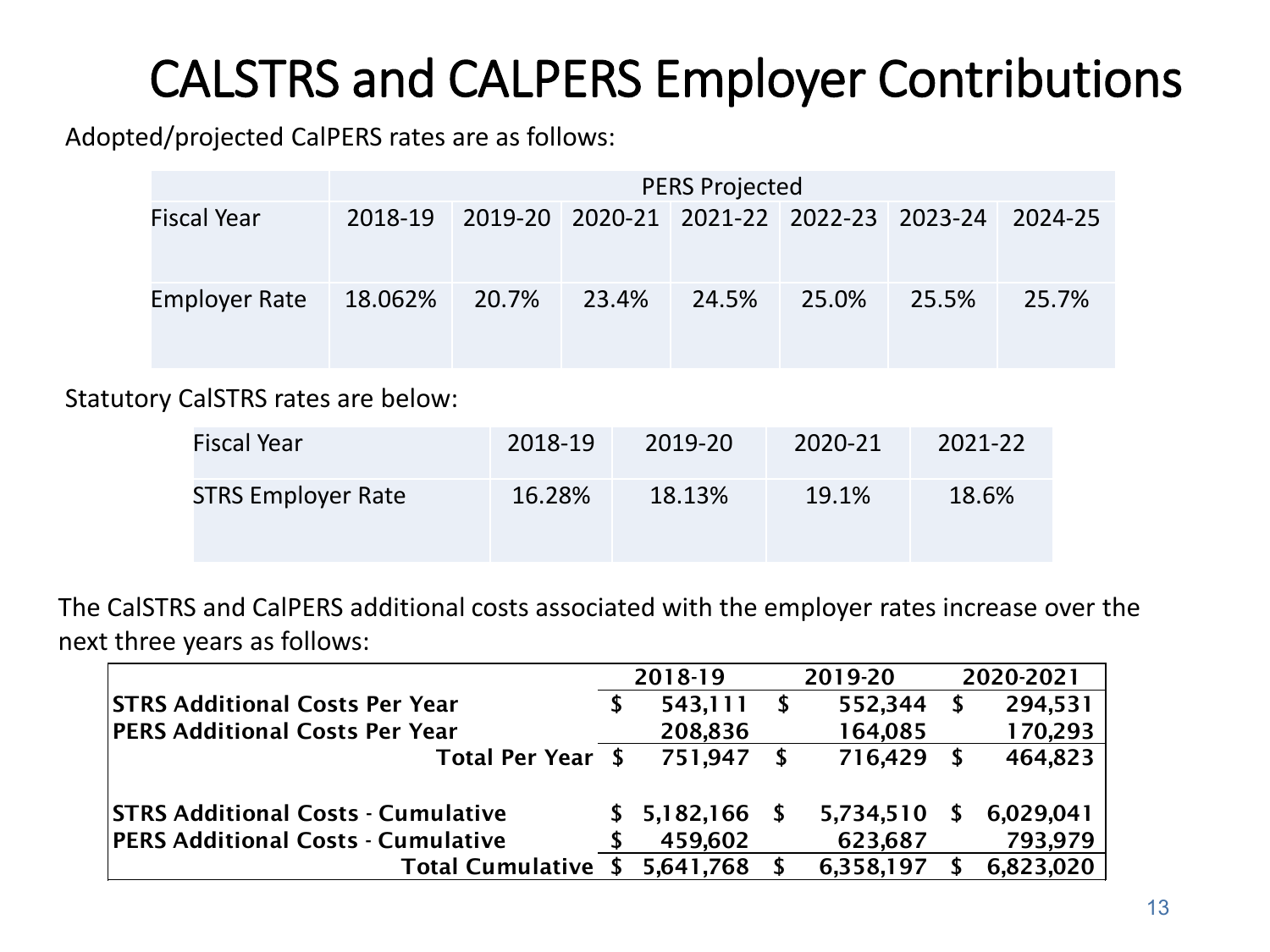## Multiple Year Projections

|                                                                                                                                                                                                                             | <b>First Interim</b>                                                                                 | Projection                                                                                        | Projection                                                                                         |                                                                                                                                                                                      |
|-----------------------------------------------------------------------------------------------------------------------------------------------------------------------------------------------------------------------------|------------------------------------------------------------------------------------------------------|---------------------------------------------------------------------------------------------------|----------------------------------------------------------------------------------------------------|--------------------------------------------------------------------------------------------------------------------------------------------------------------------------------------|
|                                                                                                                                                                                                                             | 2018-19<br>Combined                                                                                  | 2019-20<br>Combined                                                                               | 2020-2021<br>Combined                                                                              | <b>LCFF Funding</b><br>includes Projected                                                                                                                                            |
| Revenues<br><b>LCFF Funding - Base</b><br>LCFF Funding - Supplemental<br><b>Federal Revenue</b>                                                                                                                             | 57,429,464<br>3,757,125<br>2,649,761                                                                 | 59,497,186<br>3,902,601<br>2,324,885                                                              | 61, 643, 274<br>4,008,006<br>2,324,885                                                             | GAP Funding per<br>DOF and FCMAT<br>V<br><b>LCFF Calculator</b><br>One time Federal &                                                                                                |
| State Revenue<br>Local Revenue                                                                                                                                                                                              | 7,480,064<br>4,341,391                                                                               | 5,753,216<br>3,845,948                                                                            | 5,195,977<br>3,845,948                                                                             | State funding<br>removed from 19/20<br>and 20/21.                                                                                                                                    |
| <b>Total Revenue</b>                                                                                                                                                                                                        | 75,657,805                                                                                           | 75,323,836                                                                                        | 77,018,090                                                                                         | Salaries include step<br>& column cost and                                                                                                                                           |
| Expenditures<br><b>Certificated Salaries</b><br><b>Classified Salaries</b><br><b>Benefits</b><br><b>Books and Supplies</b><br>Other Services & Oper. Exp<br>Capital Outlay<br>Other Outgo 7xxx<br>Transfer of Indirect 73xx | 32, 342, 784<br>9,500,752<br>18,782,962<br>8,816,646<br>8,440,925<br>443,971<br>2,085,729<br>(3,869) | 33,076,647<br>9,612,381<br>19,853,463<br>3,620,260<br>7,278,136<br>79,562<br>2,085,729<br>(3,869) | 33,770,724<br>9,748,954<br>20,661,331<br>3,093,120<br>7,278,136<br>79,562<br>2,085,729<br>(33,968) | increasing STRS &<br>PERS employer<br>contribution rates. No<br>$\mathbb{Z}$<br>negotiated salary<br>increase included.<br>One time State<br>funding removed from<br>19/20 and 20/21 |
| <b>Total Expenditures</b>                                                                                                                                                                                                   | 80,409,900                                                                                           | 75,602,309                                                                                        | 76,683,587                                                                                         |                                                                                                                                                                                      |
| Deficit/Surplus<br>Transfers In<br>Transfers out                                                                                                                                                                            | (4,752,095)<br>(23, 360)                                                                             | (278, 473)<br>(23, 360)                                                                           | 334,503<br>150,000<br>(23, 360)                                                                    | <b>Transfers in total of</b><br>\$150,000 Wetlands<br><b>Reserve from Fund 17</b><br>to GF 20/21                                                                                     |
| <b>Contributions to Restricted</b><br>Net increase (decrease) in Fund Balance                                                                                                                                               | (4,775,455)                                                                                          | (301, 833)                                                                                        | 461,143                                                                                            |                                                                                                                                                                                      |
| <b>Beginning Balance</b>                                                                                                                                                                                                    | 8,348,772                                                                                            | 3,573,317                                                                                         | 3,271,484                                                                                          |                                                                                                                                                                                      |
| <b>Ending Fund Balance</b>                                                                                                                                                                                                  | 3,573,317                                                                                            | 3,271,484                                                                                         | 3,732,627                                                                                          |                                                                                                                                                                                      |

<sup>14</sup> **Positive Certification – Adequate reserves and cash**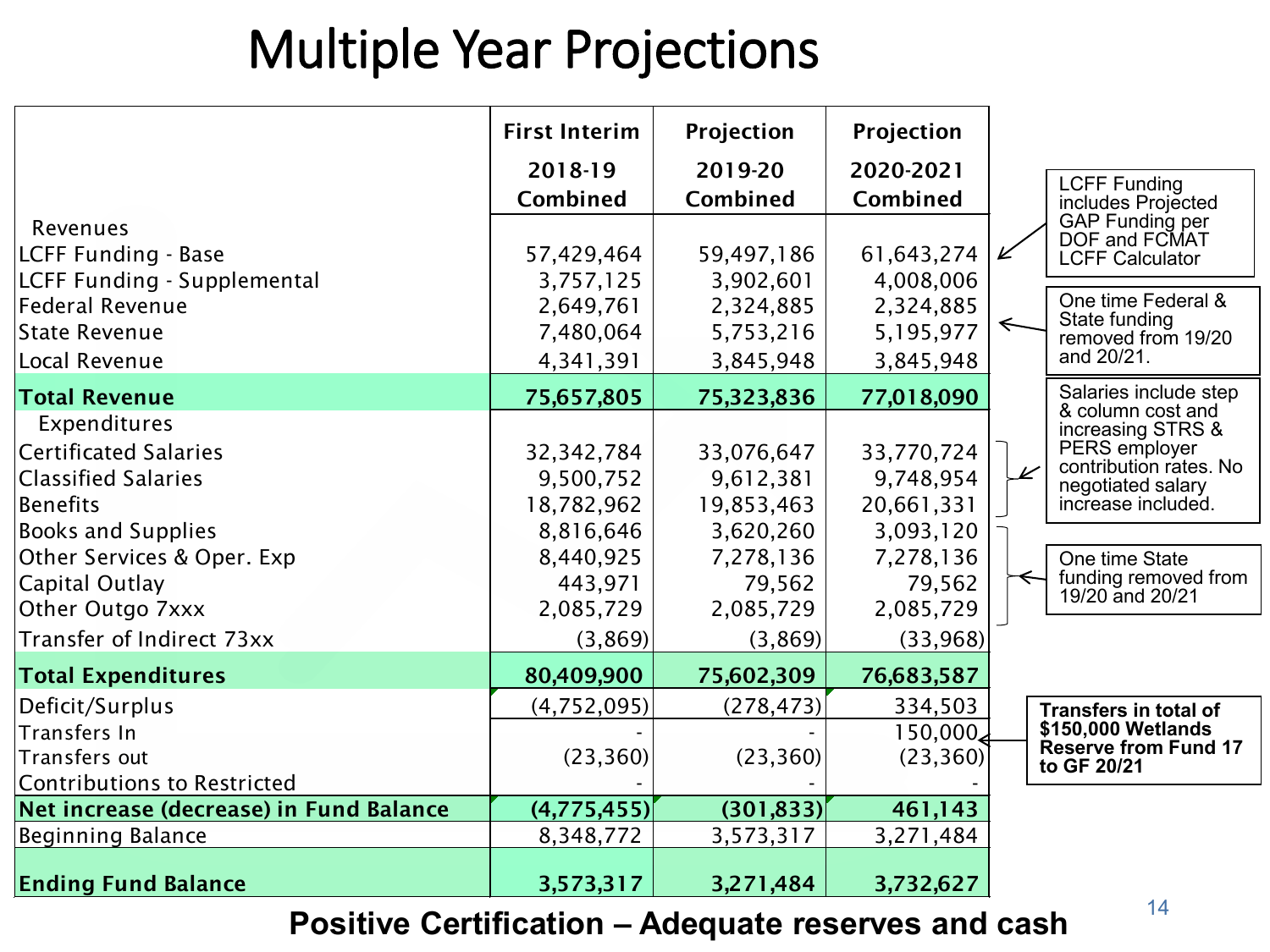## Components of Fund Balance

| 2018-19 Ending Fund<br><b>Balance Components</b><br>\$3,573,317:                                                                                                                                                            |                                                                                                           | <b>First Interim</b><br>2018-19<br><b>Combined</b> | Projection<br>2019-20<br><b>Combined</b> | Projection<br>2020-2021<br><b>Combined</b> |
|-----------------------------------------------------------------------------------------------------------------------------------------------------------------------------------------------------------------------------|-----------------------------------------------------------------------------------------------------------|----------------------------------------------------|------------------------------------------|--------------------------------------------|
|                                                                                                                                                                                                                             | <b>Components of Ending Fund Balance</b>                                                                  |                                                    |                                          |                                            |
| Nonspendable:<br>\$5,000                                                                                                                                                                                                    | Nonspendable:<br>Reserve - Revolving Fund                                                                 | 5,000                                              | 5,000                                    | 5,000                                      |
| <b>Restricted:</b><br>\$336,990                                                                                                                                                                                             | Restricted:<br>Reserve - Designated Programs<br>Unassigned/Unappropriated:                                | 336,990                                            | 496,990                                  | 656,990                                    |
| Reserve for EU (3%): _<br>\$2,412,998                                                                                                                                                                                       | Reserve - Economic Uncertainty @ 3%<br>Reserve - Additional LCFF<br>Supplemental Required Increase Budget | 2,412,998                                          | 2,268,770                                | 2,301,208                                  |
| 19-20 & 20-21<br><b>Board designated:</b><br>Reserve - RRM Contribution Increased<br>\$237,296<br>to 3% in 2020-21<br>Reserve - Charter Technical Assistance<br><b>Unassigned Surplus:</b><br>Reserve - Unassigned Economic |                                                                                                           |                                                    | 67,468                                   | 109,481                                    |
|                                                                                                                                                                                                                             | 237,296                                                                                                   | 215,564                                            | 366,882<br>193,832                       |                                            |
| \$581,033                                                                                                                                                                                                                   | Uncertainty surplus/(deficit)                                                                             | 581,033                                            | 217,692                                  | 99,234                                     |
|                                                                                                                                                                                                                             | <b>Total Ending Fund Balance</b>                                                                          | 3,573,317                                          | 3,271,484                                | 3,732,627                                  |

For the 2018-19 budget year and next two budget years the district is meeting the minimum 3% *Reserve for Economic Uncertainties*. Along with this reserve, the district is reserving restricted programs funds, funds for additional required supplemental program spending increases in the appropriate years and a reserve for charter technical assistance. Amounts that are not specifically identified for designated uses as noted above are included in the Reserve – Unassigned Economic Uncertainty Surplus totaling \$581,033, \$217,692 and \$99,234 in the respective budget years.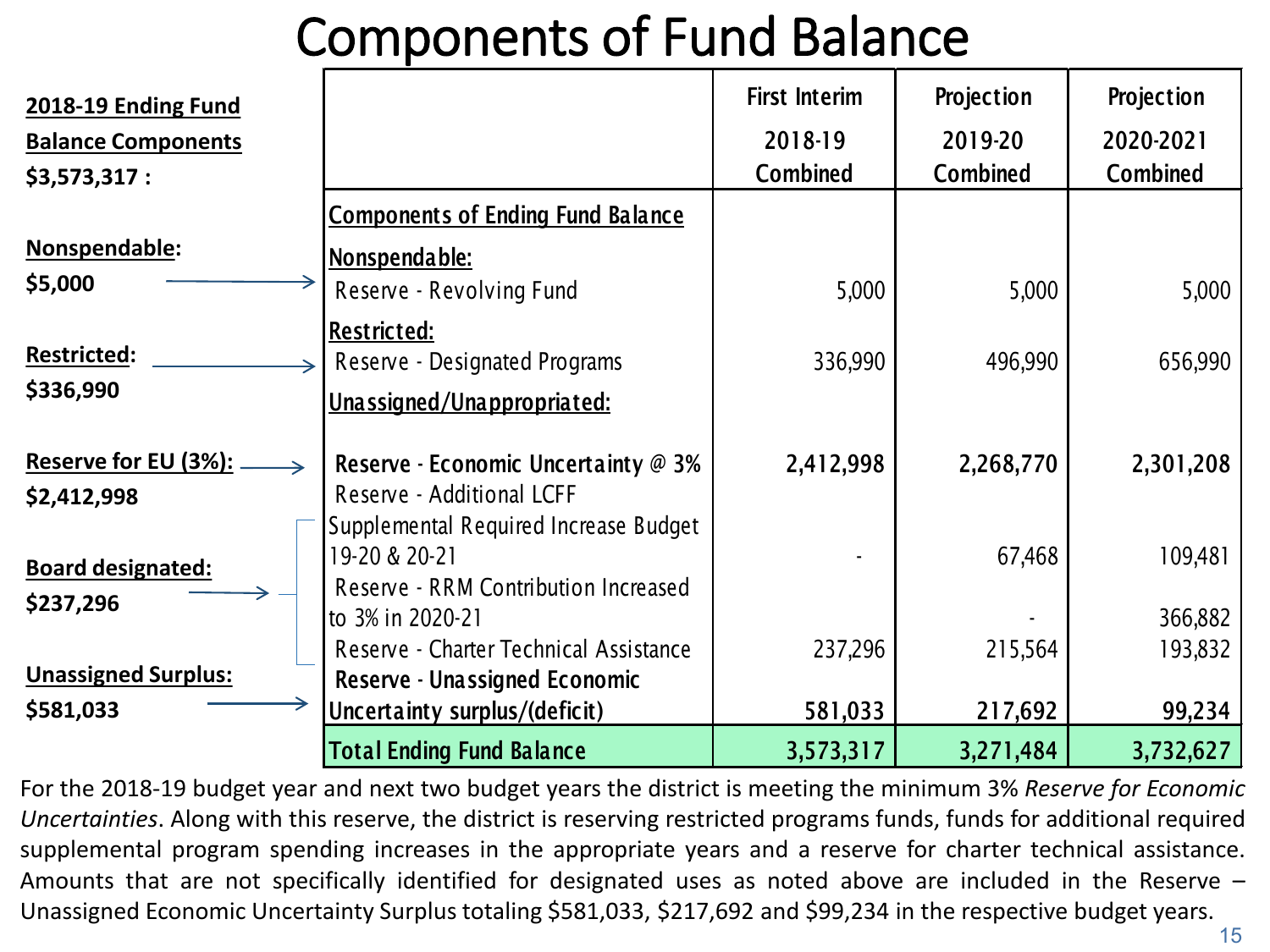## Next Steps

- Governor's 2019-20 State Budget Proposals SSC Workshop January 2019
- Presentation of Information from District LCAP Committee for 2019-20– January & February 2019
- Second Interim Report March 2019
- District Attendance Reporting (P-2) April 2019
	- P-2 ADA may drive change in 2019-2020 Projected Funded ADA
- Governor's May Revision May 2019
- 2019-20 Budget Adoption and LCAP Approval June 30, 2019